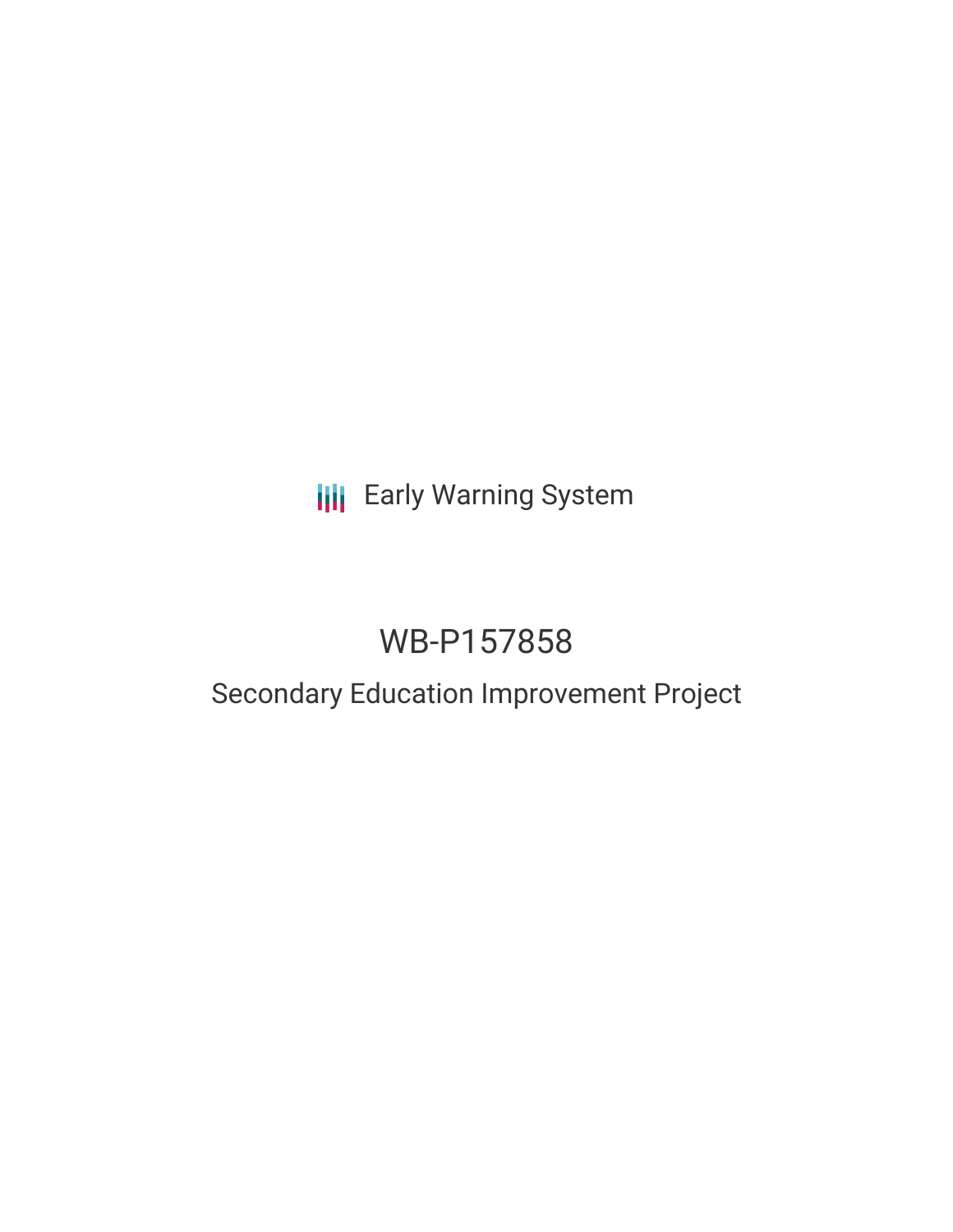

### **Quick Facts**

| <b>Countries</b>                | Cambodia                                                    |
|---------------------------------|-------------------------------------------------------------|
| <b>Specific Location</b>        | Nation wide                                                 |
| <b>Financial Institutions</b>   | World Bank (WB)                                             |
| <b>Status</b>                   | Active                                                      |
| <b>Bank Risk Rating</b>         | B                                                           |
| <b>Voting Date</b>              | 2017-04-14                                                  |
| <b>Borrower</b>                 | KINGDOM OF CAMBODIA                                         |
| <b>Sectors</b>                  | Construction, Education and Health                          |
| <b>Potential Rights Impacts</b> | Healthy Environment, Housing & Property, Indigenous Peoples |
| <b>Investment Amount (USD)</b>  | $$40.00$ million                                            |
| <b>Project Cost (USD)</b>       | $$40.90$ million                                            |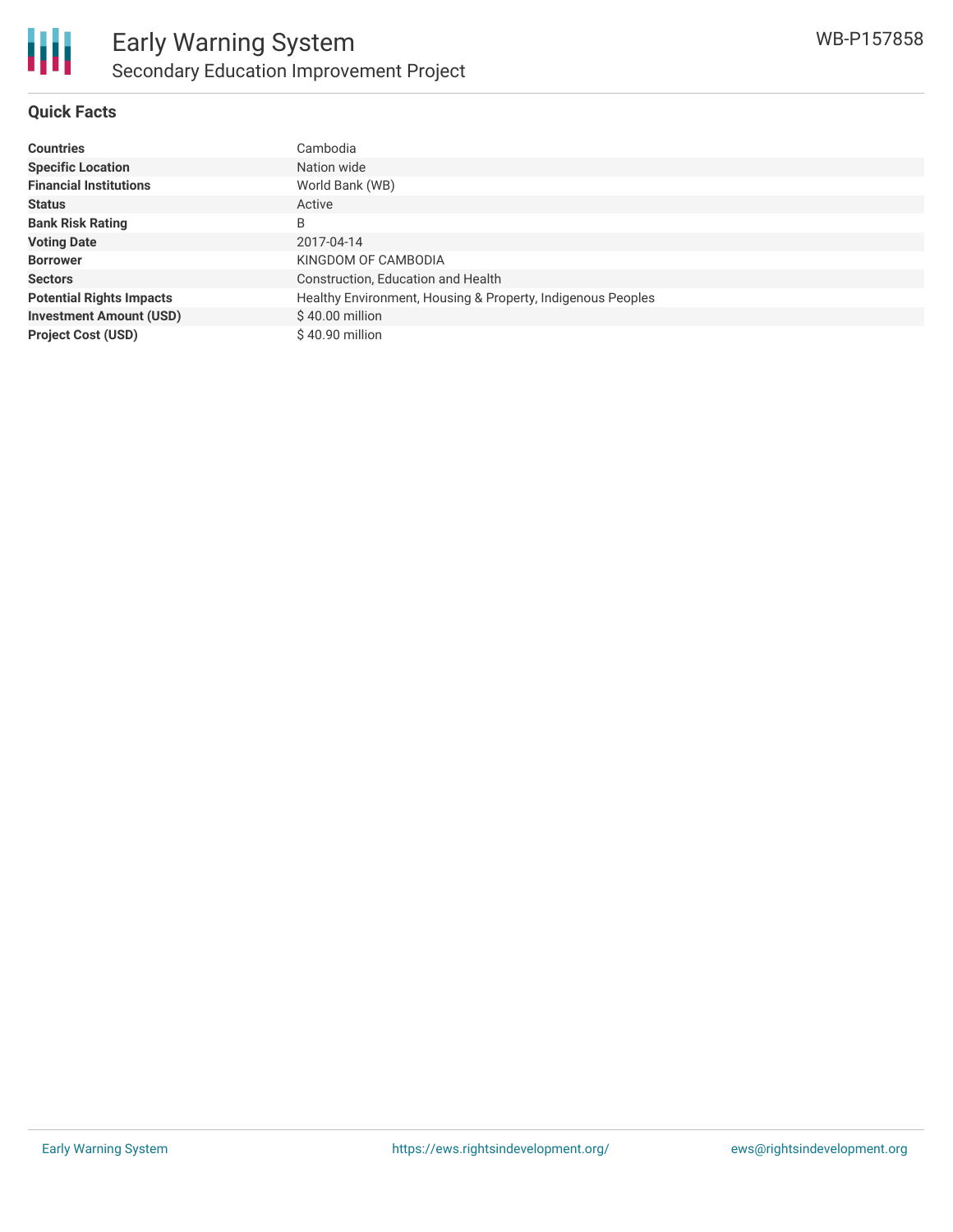

#### **Project Description**

The objective of the Secondary Education Improvement Project (SEIP) is to expand lower secondary education to achieve minimum standards in target areas, and to provide immediate and effective response in case of an eligible crisis or emergency. There are three components to the project, the first component being improving lower secondary education to meet minimum standards. This component aims to support the goals of the ESP and TPAP through the establishment of 130 effective lower secondary schools (i.e., schools that meet LSSES) in efforts to provide lessons for replication to MoEYS as it increases expenditures in the sub-sector. This component targets approximately 8 percent of total lower secondary schools nationwide. This component will be implemented using a holistic approach, targeting national, sub-national, and school levels, improving school-based management, teacher performance, and school environments.

The second component is the strengthening project management and monitoring and evaluation. This component provides technical and operational assistance for the coordination, administration, monitoring, evaluation, and audit of the project. It will also include activities to support the PISA for Development (PfD) to strengthen the assessment capacity of MoEYS in preparation for PISA 2021. Finally, the third component is the contingent emergency response. The objective of the contingent emergency response component, with a provisional zero allocation, is to allow for the reallocation of financing in accordance with the IDA Immediate Response Mechanism in order to provide an immediate response to an eligible crisis or emergency, as needed. An Emergency Response Manual (ERM) will be developed for activities under this component, detailing streamlined FM, procurement, safeguard, and any other necessary implementation arrangements.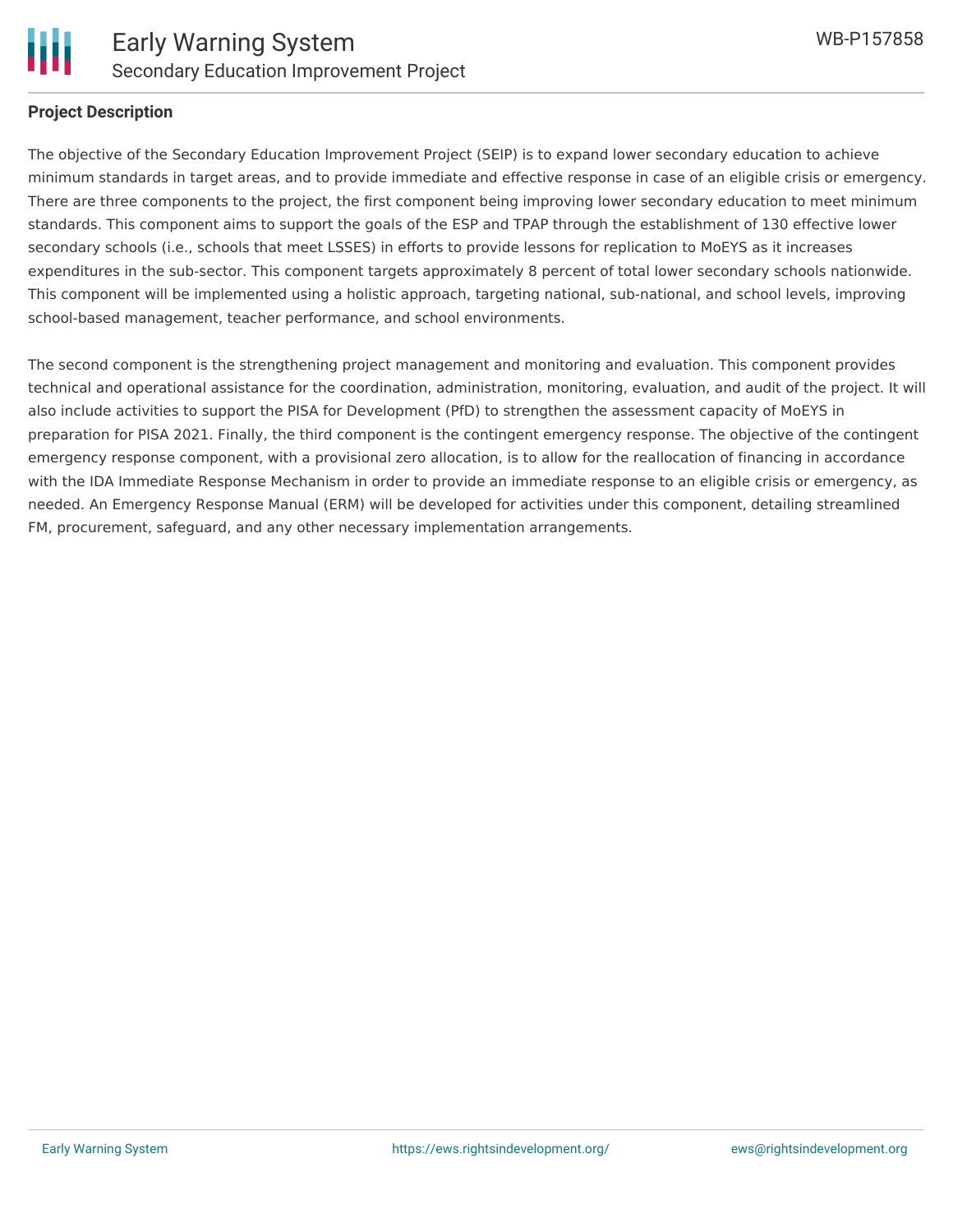

## Early Warning System Secondary Education Improvement Project

### **Investment Description**

World Bank (WB)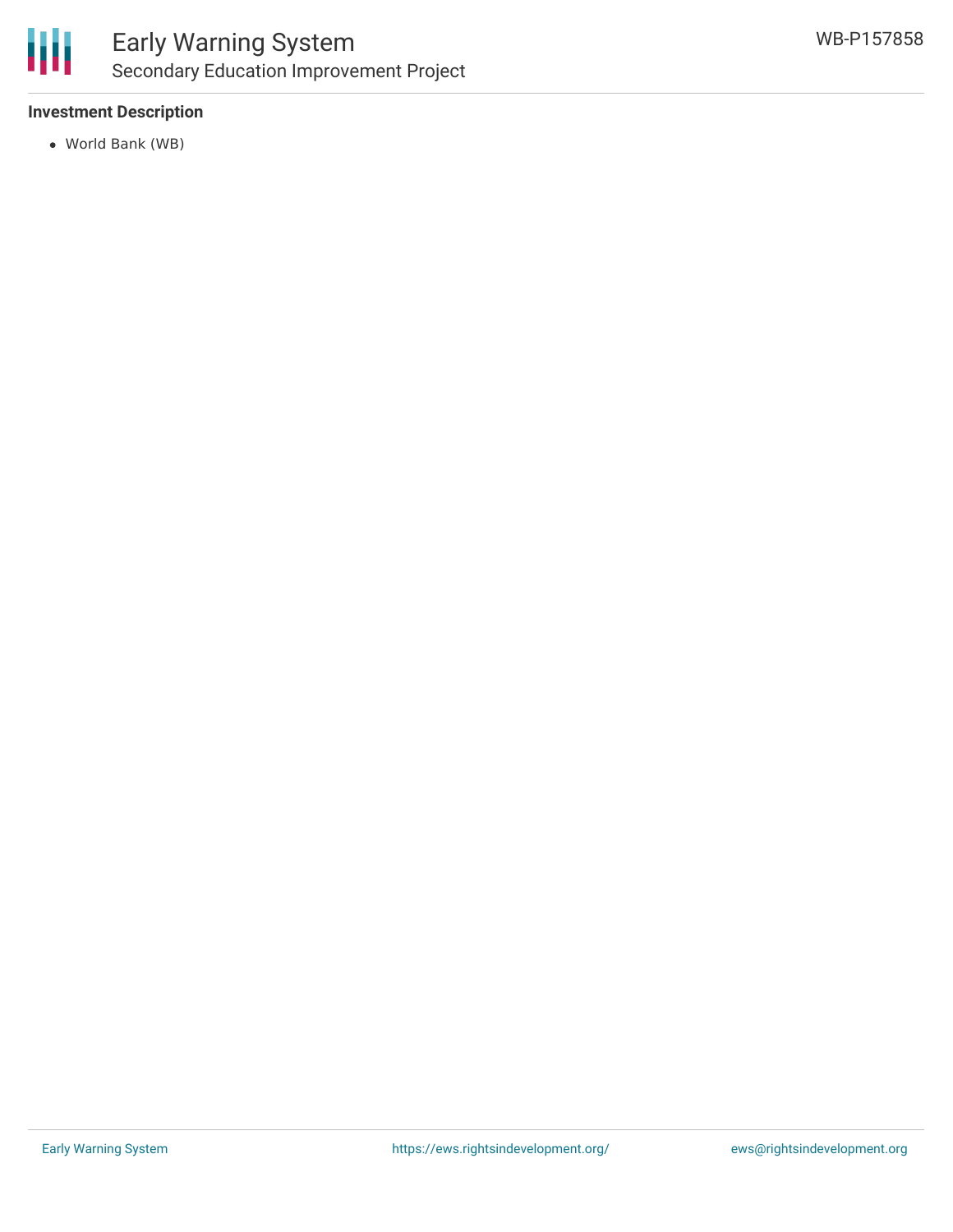

### **Contact Information**

ACCOUNTABILITY MECHANISM OF WORLD BANK

The World Bank Inspection Panel is the independent complaint mechanism and fact-finding body for people who believe they are likely to be, or have been, adversely affected by a World Bank-financed project. If you submit a complaint to the Inspection Panel, they may investigate to assess whether the World Bank is following its own policies and procedures for preventing harm to people or the environment. You can contact the Inspection Panel or submit a complaint by emailing ipanel@worldbank.org. You can learn more about the Inspection Panel and how to file a complaint at: http://ewebapps.worldbank.org/apps/ip/Pages/Home.aspx.